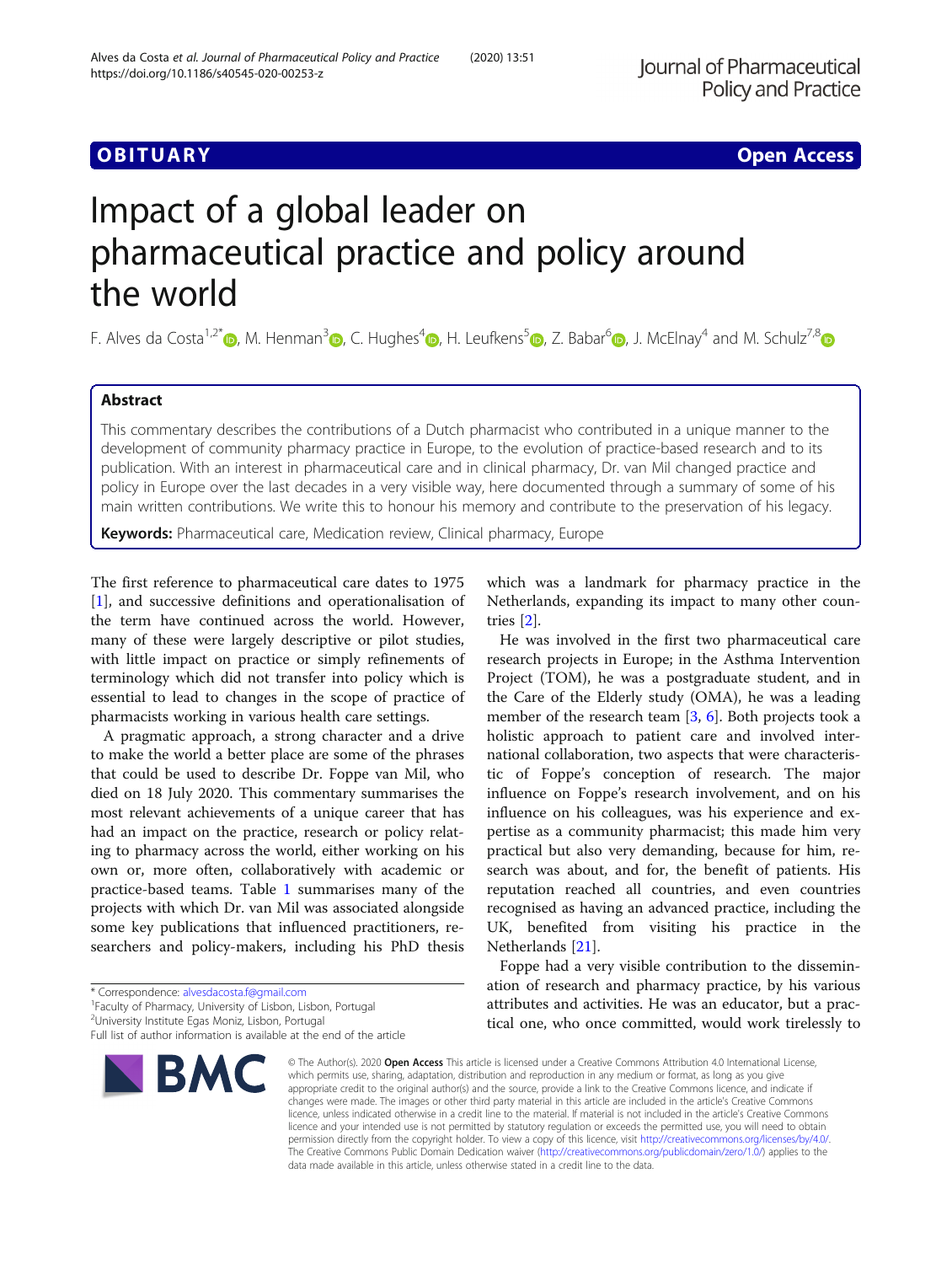| Title                                                    | Brief description                                                                                                                                                                                                                                                                                                                                                                                                                                                                                                              | Countries involved                                                                                             | or proceed, research projects and recognitions enactione impacted priammaceatical care proceed<br>Impact                                                                                                                                                                                                                                                                                                                                   | References  |
|----------------------------------------------------------|--------------------------------------------------------------------------------------------------------------------------------------------------------------------------------------------------------------------------------------------------------------------------------------------------------------------------------------------------------------------------------------------------------------------------------------------------------------------------------------------------------------------------------|----------------------------------------------------------------------------------------------------------------|--------------------------------------------------------------------------------------------------------------------------------------------------------------------------------------------------------------------------------------------------------------------------------------------------------------------------------------------------------------------------------------------------------------------------------------------|-------------|
| "Therapeutic<br>Outcomes<br>Monitoring"<br>(TOM) project | TOM is a model for increasing<br>pharmacists' role in primary<br>health care, based on a continuous<br>quality improvement system applied<br>to PhC to detect, prevent and resolve<br>DRPs in asthma patients. This project<br>was conducted as a controlled<br>intervention study (grouped at the<br>pharmacy level) and various outcomes<br>were measured to assess the impact of<br>the intervention (e.g. HRQoL, PEFR,<br>satisfaction).                                                                                   | Austria, Belgium, Canada,<br>Denmark, Florida (USA),<br>Germany, Iceland, Northern<br>Ireland, The Netherlands | These controlled intervention studies<br>had a huge impact on implementing<br>pharmacy practice research at the<br>university level in many countries.<br>Furthermore, results achieved led to<br>recognise pharmacist in DMPs and<br>clinical practice guidelines. Today, there<br>are specific programmes, often<br>remunerated, for pharmacists to support<br>inhaled medication used, namely in<br>Belgium, in Denmark, to name a few. | $[2 - 5]$   |
| Elderly<br>Medication<br>Analysis (OMA<br>project)       | Study of the effect of PhC in the elderly<br>(> 65 years) using 4 or more different<br>drugs and living independently.<br>Designed as a controlled study with<br>randomisation at the pharmacy level and<br>involved 1290 intervention patients<br>(selected in 104 pharmacies) and 1164<br>controls (selected from 86 pharmacies).<br>Outcomes measured included HRQoL,<br>patient satisfaction and knowledge,<br>provider satisfaction (GP and pharmacist),<br>drug use (including adherence) and use<br>of health services. | Sweden, Portugal, Northern<br>Ireland, Denmark, Germany,<br>Republic of Ireland, The<br>Netherlands            | This was a landmark study as it was the<br>first multicentred study in European<br>community pharmacies. It was influential<br>in the field of pharmacy practice research.                                                                                                                                                                                                                                                                 | [2, 3, 6]   |
| Review article                                           | Discusses the concept of PhC care from<br>a European perspective and clarifies the<br>status of PhC research and<br>implementation. It discusses if PhC can<br>be part of the practice of pharmacy.                                                                                                                                                                                                                                                                                                                            | Europe                                                                                                         | It suggests changes in the pharmacy<br>curriculum so that pharmacists can<br>acquire new knowledge and skills. It<br>encourages countries to standardise<br>procedures adopted to guarantee every<br>patient receives PhC.                                                                                                                                                                                                                 | $[7]$       |
| Review article                                           | Describes European developments in the Europe<br>implementation of and research into<br>PhC, focusing on the community<br>pharmacy.                                                                                                                                                                                                                                                                                                                                                                                            |                                                                                                                | Paper by invitation of the Harvard<br>Health Policy Review (USA).                                                                                                                                                                                                                                                                                                                                                                          | [8]         |
| Opinion paper                                            | Establishes the need and the rationale<br>for using a classification of DRPs to avoid<br>negative consequences for patients.                                                                                                                                                                                                                                                                                                                                                                                                   | Germany                                                                                                        | Motivated the adoption of such<br>classifications in pharmacy practice<br>in both primary and secondary care.                                                                                                                                                                                                                                                                                                                              | $[9]$       |
| Terminology<br>papers                                    | This sequence of publications establishes<br>the foundations for understanding<br>concepts of PhC, clinical pharmacy and<br>medication review, highlighting the<br>boundaries and similarities between<br>concepts, while reflecting the evolution<br>in practices.                                                                                                                                                                                                                                                            | Worldwide, with a special<br>focus in Europe                                                                   | These definitions are used by academics<br>and researchers worldwide to support<br>teaching and educational activities.                                                                                                                                                                                                                                                                                                                    | $[10 - 13]$ |
|                                                          | Research paper Development of a PCNE-DRP<br>classification.                                                                                                                                                                                                                                                                                                                                                                                                                                                                    | World                                                                                                          | Currently being used in Belgium, China,<br>Germany, Ghana, Norway, Poland,<br>Portugal, Serbia, Slovenia, Spain,<br>Sweden, and Taiwan.                                                                                                                                                                                                                                                                                                    | $[14 - 16]$ |
| Review paper                                             | Describes the healthcare system context,<br>pharmacy practice and range of services<br>offered in pharmacies in the Netherlands.                                                                                                                                                                                                                                                                                                                                                                                               | The Netherlands                                                                                                | Used widely as reference to frame<br>various research or practice based studies<br>undertaken in this counrty                                                                                                                                                                                                                                                                                                                              | [17]        |
| Review paper                                             | Describes the healthcare system context,<br>pharmacy practice and range of services<br>offered in pharmacy in Peru.                                                                                                                                                                                                                                                                                                                                                                                                            | Peru (South America)                                                                                           | Used widely as reference to frame various [18]<br>research or practice based studies<br>undertaken in this counrty                                                                                                                                                                                                                                                                                                                         |             |
| Research paper                                           | Describes the healthcare system context,<br>pharmacy practice and range of services<br>offered in pharmacy in Europe.                                                                                                                                                                                                                                                                                                                                                                                                          | Europe                                                                                                         | Provides a framework for countries to<br>benchmark themselves against each<br>other.                                                                                                                                                                                                                                                                                                                                                       | $[19]$      |

<span id="page-1-0"></span>Table 1 Summary of practice, research projects and recognitions that have impacted pharmaceutical care practice or policy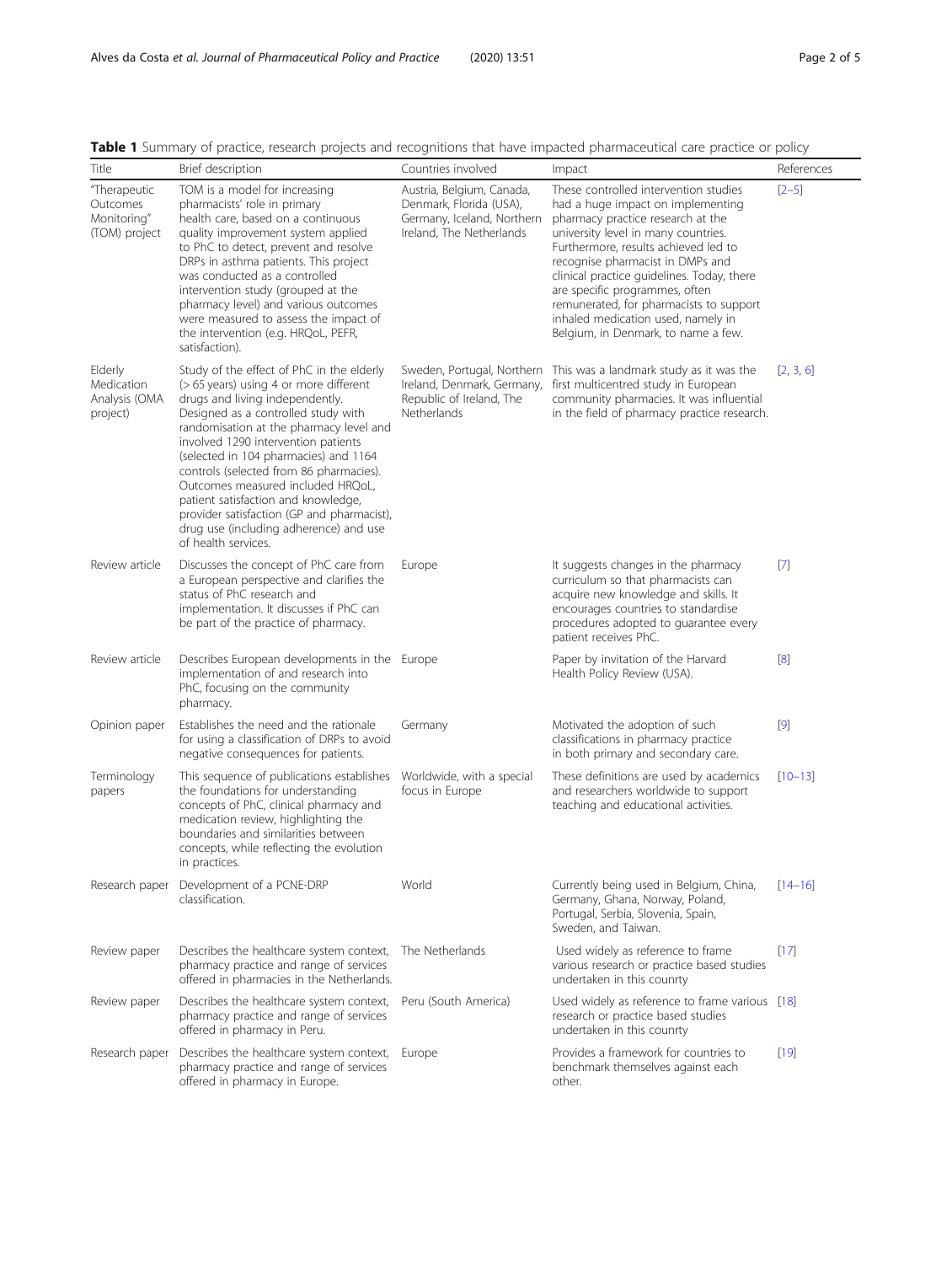| Title                                         | Brief description                                                                                                                                        | Countries involved | Impact                                                                                                                                                                                                              | References                                                              |
|-----------------------------------------------|----------------------------------------------------------------------------------------------------------------------------------------------------------|--------------------|---------------------------------------------------------------------------------------------------------------------------------------------------------------------------------------------------------------------|-------------------------------------------------------------------------|
| Research paper                                | Describes the medication review<br>practices in Europe, implementation and<br>remuneration models associated.                                            | Europe             | Provides an assessment of the<br>implementation of medication review in<br>Europe, enabling benchmark and analysis<br>of the strong points of some of the<br>countries described in more detail.                    | [20]                                                                    |
| Editor-in-Chief<br>of the Int J Clin<br>Pharm | Published high-quality manuscripts that<br>enhanced the visibility of pharmaceutical<br>care and clinical pharmacy in various<br>countries of the world. | Worldwide          | These publications have<br>provided evidence-based practice<br>to motivate policy changes in many<br>countries, including in some cases<br>changes in the scope of practice or<br>remuneration models for pharmacy. | Pharmacy<br>practice<br>commentary on<br>social media (22<br>July 2020) |

Table 1 Summary of practice, research projects and recognitions that have impacted pharmaceutical care practice or policy (Continued)

deliver high quality. He was involved for many years in the Programme Committee for the Continuing Education Programme organised by the Community Pharmacy Section of the International Pharmaceutical Federation (FIP), through which annual sessions were held as presatellite meetings. These sessions aimed at the continuous professional development of pharmacists, particularly in the area of pharmaceutical care, and have led to the improvement of knowledge and practice skills of community pharmacists [\[22](#page-4-0)]. The aims, development and impact measurements of this programme were published subsequently [[23\]](#page-4-0). FIP and the World Health Organization (WHO) collaborated to deliver a course on pharmaceutical care in Uruguay and other Latin American countries and chose Foppe to do this. He used a train-the-trainer model, in which theory-based sessions were followed by visits to the settings where the trainers practised to better understand their reality and adapt the learnings to their needs.

Two of the main vehicles for the advancement and dissemination of knowledge in the field of pharmaceutical care in Europe are the European Society of Clinical Pharmacy (ESCP) and the Pharmaceutical Care Network Europe (PCNE). As a member of ESCP, Foppe delivered workshops and lectures over many years and helped to promote research through his contributions to the Communication Committee. His unique contribution was cofounding the PCNE (in 1994), and he was truly its backbone; irrespective of the challenges, whether organisational, fiscal or philosophical, Foppe persevered and his belief in the value of PCNE and consequently sustained everyone in it. The definition of pharmaceutical care, the classification of drug-related problems and the conception of medication reviews all depended on Foppe's initiative, determination and implementation. In addition through national organisations, such as the "Förderinitiative Pharmazeutische Betreuung" (Foundation Pharmaceutical Care) in Germany and at national pharmacy conferences, for example, in Poland [\[24\]](#page-4-0) and at special occasions such as the award ceremony of the Royal

Pharmaceutical Society of Great Britain, Foppe was an invited and valued contributor.

Foppe van Mil was an extraordinary person in the Dutch pharmacy practice space and beyond. Always vocal, always committed to innovation for the well-being of patients and public health. He was a very straightforward, yet unorthodox person, who combined in a very original and appealing manner practice and academic work, at the University of Groningen. His drive to make a difference, both in teaching and in research, was amazing and has always been well acknowledged. He was a recipient of the Innovation Prize of the Royal Dutch Association of Pharmacists (KNMP), a unique signature of excellence and leadership. This public recognition of innovative practice with visible benefits for patients contributed to further dissemination of the concept of pharmaceutical care and its implementation in practice there [[2](#page-3-0)]. But many other institutions and organisations have publicly recognised him for his contribution leading to the advancements in research and practice. In Spain, during the first International Congress of Pharmaceutical Care (Atención Farmacéutica, San Sebastian 1999), he received together with Doug Hepler and Linda Strand (both from the USA) the Pharmaceutical Association of Gipuzkoa Award, as the judges considered these three individuals were, at that time, those with the most significant contributions to the advancement of pharmaceutical care internationally and whom, as such, stimulated the move to further the concept of pharmaceutical care in Spain, leading to its recognition and establishment in the law some years later.

In addition to Foppe's contribution to the dissemination of research and practice innovation to researchers and pharmacy practitioners through his lectures and workshops, he made a very significant contribution in knowledge translation through his efficient and effective editorship of the International Journal of Clinical Pharmacy (IJCP). Throughout his time as editor-in-chief, he encouraged students and practitioners to publish their work. This journal, originally named Pharm. Weekblad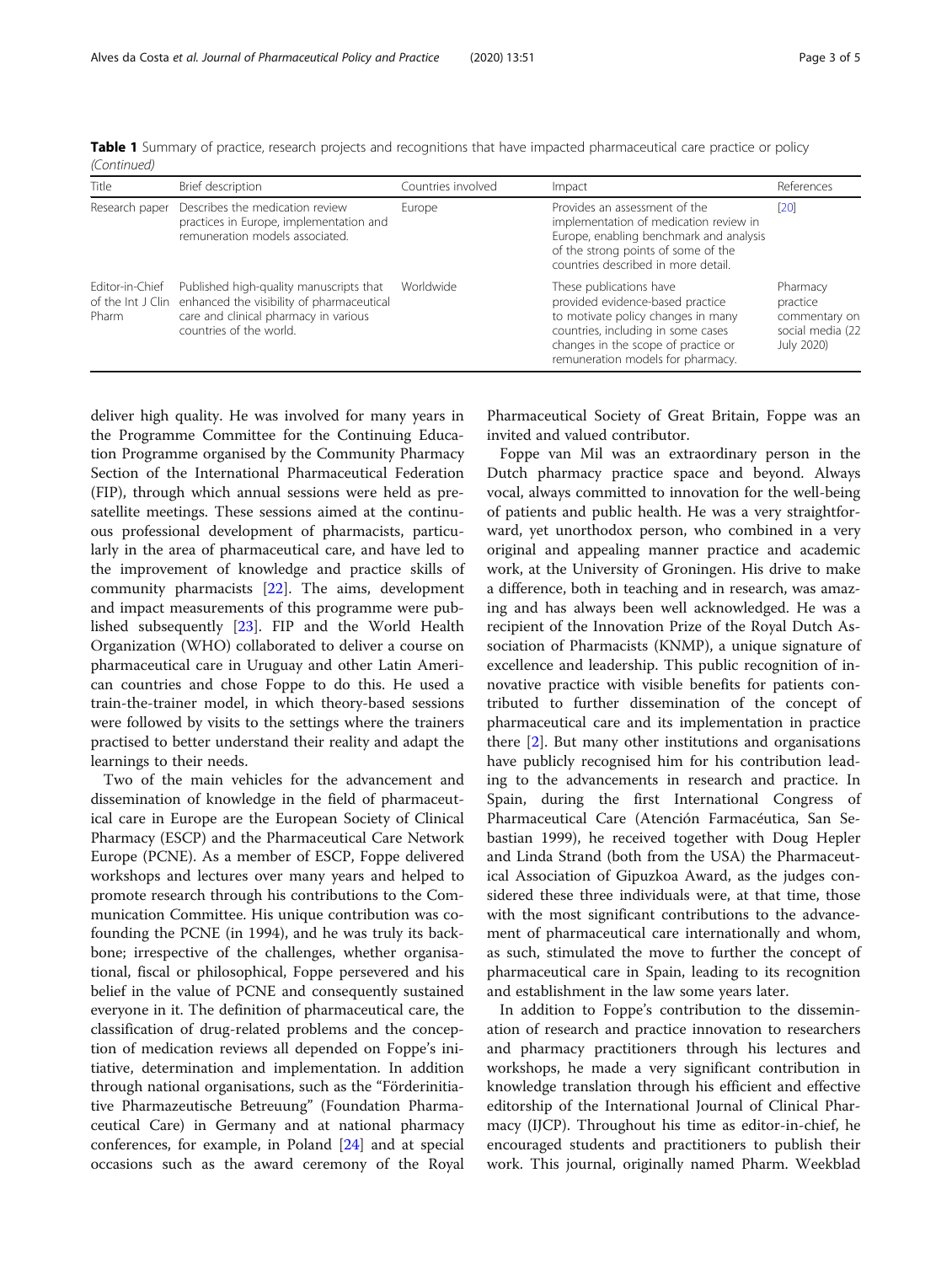<span id="page-3-0"></span>– Scientific Edition, which was a scientific publication, became known first, as Pharmacy World & Science (PWS), and then in 2010, was renamed to IJCP. His work in this regard was transformative and leads to the remoulding of the journal into one with a substantial international impact.

Foppe was a great supporter of evidence-informed pharmaceutical policy at a global level. In 2009, he helped publish a key editorial in "Pharmacy World and Science" regarding the starting of the journal "Southern Med Review", later renamed as "Journal of Pharmaceutical Policy and Practice", as he believed there was a paucity of journals focused on pharmaceutical policy, which were needed to complement the more practice-based ones [[25](#page-4-0)].

At a later stage of his career, he edited a book aimed at helping practitioners worldwide to implement pharmaceutical care. This was indeed the main aim of his life, to transform standard pharmacy practice, or usual care as it is often called in randomised controlled trials, into pharmaceutical care and make this advanced way of constantly optimising medication usual practice. In this book, he gathered more than 40 worldwide reputed authors and covered all aspects believed to be essential for practice implementation, from disease-specific to health care setting-specific, to country-specific and of course not forgetting about university education and continuous professional development [[26\]](#page-4-0).

He will be greatly missed by all his friends, colleagues and followers throughout the world.

#### Abbreviations

DMP: Disease management programme; DRPs: Drug-related problems; ESCP: European Society of Clinical Pharmacy; GP: General practitioner; FIP: International Pharmaceutical Federation; HRQoL: Health-related quality of life; Int J Clin Pharm: International Journal of Clinical Pharmacy; KNMP: Koninklijke Nederlandse Maatschappij ter bevordering der Pharmacie; PCNE: Pharmaceutical Care Network Europe; PEFR: Peak expiratory flow rate; PhC: Pharmaceutical care; WHO: World Health Organization

#### Authors' contributions

FAC drafted the original manuscript. All authors contributed to its content by providing additional information. MH proof read the manuscript. All authors read and approved the final manuscript.

#### Funding

None.

### Availability of data and materials

Not applicable

Ethics approval and consent to participate Not applicable

#### Consent for publication

All authors approved the manuscript.

#### Competing interests

ZUDB is the Editor in Chief of the Journal of Pharmaceutical Policy and Practice.

FAC is Associate Editor of the International Journal of Clinical Pharmacy.

HL is the Regional Editor for Europe of Pharmacoepidemiology and Drug Safety.

The other authors declare no competing interests.

#### Author details

<sup>1</sup> Faculty of Pharmacy, University of Lisbon, Lisbon, Portugal. <sup>2</sup> University Institute Egas Moniz, Lisbon, Portugal. <sup>3</sup>School of Pharmacy and Pharmaceutical Sciences, University of Dublin Trinity College, Dublin, Ireland. <sup>4</sup>Clinical and Practice Research Group, School of Pharmacy, Medical Biology Centre, Queen's University Belfast, Belfast, UK. <sup>5</sup>Division of Pharmacoepidemiology and Clinical Pharmacology, Utrecht Institute for Pharmaceutical Sciences, Utrecht University, Utrecht, the Netherlands. <sup>6</sup>Pharmaceutical Policy and Practice Research Centre at the Department of Pharmacy, University of Huddersfield, Queensgate, Huddersfield HD1 3DH, UK. <sup>7</sup>Department of Medicine, ABDA - Federal Union of German Associations of Pharmacists, Berlin, Germany. <sup>8</sup>Institute of Pharmacy, Freie Universität Berlin, Berlin, Germany.

## Published online: 21 August 2020

#### References

- 1. Mikael RL, Brown TR, Lazarus HL, Vinson MC. Quality of pharmaceutical care in hospitals. Am J Hosp Pharm. 1975;32:567–74.
- 2. van Mil JWF. Pharmaceutical care, the future of pharmacy: theory, research, and practice [thesis]. The Netherlands: University of Groningen; 2000.
- 3. van Mil JWF, Tromp TFJ. Pharmaceutical care in the Netherlands. History, definition and projects. Pharm World Sci. 1996;18:237–40.
- 4. Herborg H, Søndergaard B, Frøkjær B, Fonnesbæk L, Jörgensen T, Hepler CD, Grainger-Rousseau T-J, Ersbøll BK. Improving drug therapy for patients with asthma – Part 1: Patient outcomes. J Am Pharm Assoc. 2001;41(4):539–50.
- 5. Schulz, M., Verheyen, F., Mühlig, S., Müller, J.M., Mühlbauer, K., Knop-Schneickert, E., Petermann, F. and Bergmann, K.-C. Pharmaceutical care services for asthma patients. A controlled intervention study. J Clin Pharmacol. 41, 2001, Vol. 6, pp. 668-676.
- 6. Bernsten C, Björkman I, Caramona M, Crealey G, Frokjaer B, Grundberger E, Gustafsson T, Henman M, Herborg H, Hughes CM, McElnay JC, Magner M, Van Mil F, Schaeffer M, Silva S, Sondergaard B, Sturgess I, Tromp D, Vivero L. Improving the well-being of elderly patients via community pharmacybased provision of pharmaceutical care: a multicentre study in seven European countries. Drugs Aging. 2001;18(1):63–77.
- 7. van Mil JWF, Schulz M, Tromp TFJ. (Dick). Pharmaceutical care, European developments in concepts, implementation, teaching, and research: a review. Pharm World Sci. 2004;26:303–11.
- 8. van Mil JWF, Schulz M. A review of pharmaceutical care in community pharmacy in Europe. Harvard Health Policy Review. 2006;7(1):155–68.
- 9. van Mil F, Schaefer M, Verheyen F, Schulz M. Arzneimittelbezogene Probleme in der öffentlichen Apotheke. Pharm Ztg. 2001;16(146):1308–14.
- 10. Franklin BD, van Mil JW. Defining clinical pharmacy and pharmaceutical care. Pharm World Sci. 2005;27(3):137.
- 11. van Mil JW, Fernandez-Llimos F. What is 'pharmaceutical care' in 2013? Int J Clin Pharm. 2013;35(1):1–2.
- 12. Allemann SS, van Mil JW, Botermann L, Berger K, Griese N, Hersberger KE. Pharmaceutical care: the PCNE definition 2013. Int J Clin Pharm. 2014;36(3): 544–55.
- 13. Griese-Mammen N, Hersberger KE, Messerli M, et al. PCNE definition of medication review: reaching agreement. Int J Clin Pharm. 2018;40(5):1199–208.
- 14. van Mil JW, Westerlund LO, Hersberger KE, Schaefer MA. Drug-related problem classification systems. Ann Pharmacother. 2004;38(5):859–67.
- 15. Eichenberger PM, Lampert ML, Kahmann IV, van Mil JW, Hersberger KE. Classification of drug-related problems with new prescriptions using a modified PCNE classification system. Pharm World Sci. 2010;32(3):362–72.
- 16. van Mil JF, Westerlund T, Brown L, Chen TF, Henman M, Hersberger K, McElnay J, Schulz M. Medical care and drug-related problems: do doctors and pharmacists speak the same language? Int J Clin Pharm. 2016;38:2.
- 17. van Mil JW. Pharmaceutical Care in community pharmacy: practice and research in the Netherlands. Ann Pharmacother. 2005;39(10):1720–5.
- Alvarez-Risco A, van Mil JW. Pharmaceutical care in community pharmacies: practice and research in Peru. Ann Pharmacother. 2007;41(12):2032–7.
- 19. Martins SF, van Mil JW, da Costa FA. The organizational framework of community pharmacies in Europe. Int J Clin Pharm. 2015;37(5):896–905.